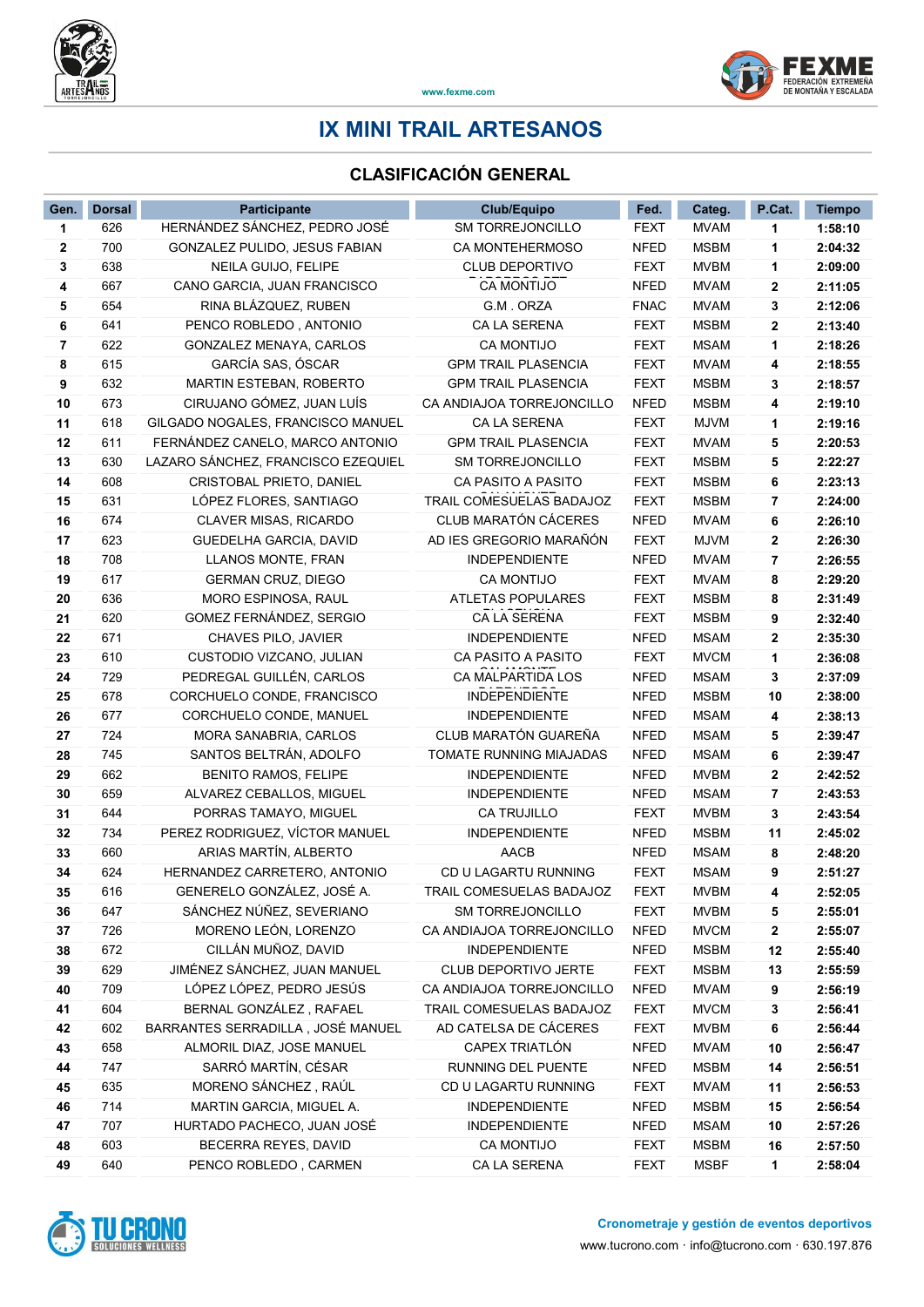| Gen. | <b>Dorsal</b> | Participante                       | <b>Club/Equipo</b>          | Fed.        | Categ.      | P.Cat. | <b>Tiempo</b> |
|------|---------------|------------------------------------|-----------------------------|-------------|-------------|--------|---------------|
| 50   | 665           | CABEZAS CORDERO, DAVID             | <b>INDEPENDIENTE</b>        | <b>NFED</b> | <b>MSBM</b> | 17     | 2:58:08       |
| 51   | 750           | TRENADO GALEA, MIGUEL ANGEL        | CAPEX TRIATLÓN              | <b>NFED</b> | <b>MSAM</b> | 11     | 2:58:26       |
| 52   | 732           | PEREZ MANZANO, ALFONSO             | CA MALPARTIDA LOS           | <b>NFED</b> | <b>MVBM</b> | 7      | 2:59:02       |
| 53   | 614           | GALLEGO PIÑERO, GENARO             | AD IES GREGORIO MARAÑÓN     | <b>FEXT</b> | <b>MVBM</b> | 8      | 2:59:42       |
| 54   | 727           | PARRAS PUERTO, NEMESIO             | TOMATE RUNNING MIAJADAS     | <b>NFED</b> | <b>MVCM</b> | 4      | 3:01:01       |
| 55   | 605           | CABO DOMÍNGUEZ, CARLOS             | TRAIL COMESUELAS BADAJOZ    | <b>FEXT</b> | <b>MVAM</b> | 12     | 3:01:03       |
| 56   | 633           | MEDINA RIBERA, ISIDORO             | <b>ATLETAS POPULARES</b>    | <b>FEXT</b> | <b>MVCM</b> | 5      | 3:01:25       |
| 57   | 606           | CORDERO RAMÍREZ, MANUEL            | CA BADAJOZ                  | <b>FEXT</b> | <b>MSBM</b> | 18     | 3:01:57       |
| 58   | 643           | PIÑERO LOPEZ, LUIS MANUEL          | <b>INDEPENDIENTE</b>        | <b>FEXT</b> | <b>MVAM</b> | 13     | 3:02:05       |
| 59   | 680           | DELGADO MARQUEZ, DAVID             | <b>INDEPENDIENTE</b>        | <b>NFED</b> | <b>MVAM</b> | 14     | 3:02:07       |
| 60   | 705           | HERNÁNDEZ PEREIRA, VICTOR MANUEL   | <b>INDEPENDIENTE</b>        | <b>NFED</b> | <b>MVAM</b> | 15     | 3:02:07       |
| 61   | 698           | GOMEZ AMADOR, JOSE CARLOS          | CA TALAVERA LA REAL         | <b>NFED</b> | <b>MSBM</b> | 19     | 3:02:11       |
| 62   | 743           | SANCHEZ MESA, ANTONIO              | CA TORRE DE MIGUEL SESMERO  | <b>NFED</b> | <b>MSBM</b> | 20     | 3:02:18       |
| 63   | 670           | CENTENO NEVADO, MARIA LIBERTAD     | CA TALAVERA LA REAL         | <b>NFED</b> | <b>MSBF</b> | 2      | 3:02:21       |
| 64   | 740           | RODRIGUEZ BARCO, LUIS IGNACIO      | INDEPENDIENTE               | <b>NFED</b> | <b>MVAM</b> | 16     | 3:04:22       |
| 65   | 741           | RONCERO RODRIGUEZ, ROBERTO         | <b>INDEPENDIENTE</b>        | <b>NFED</b> | <b>MSBM</b> | 21     | 3:04:23       |
| 66   | 703           | HERNÁNDEZ ÁLVAREZ, DAVID           | <b>INDEPENDIENTE</b>        | <b>NFED</b> | <b>MSBM</b> | 22     | 3:06:33       |
| 67   | 716           | MARTÍN LORENZO, JOSÉ PEDRO         | CA ANDIAJOA TORREJONCILLO   | <b>NFED</b> | <b>MVAM</b> | 17     | 3:09:51       |
| 68   | 704           | HERNÁNDEZ CÁMARA, GREGORIO         | <b>INDEPENDIENTE</b>        | <b>NFED</b> | <b>MVAM</b> | 18     | 3:10:39       |
| 69   | 613           | FERNANDEZ GONZALEZ, ANTONIO JAVIER | <b>ATLETAS POPULARES</b>    | <b>FEXT</b> | <b>MSBM</b> | 23     | 3:12:06       |
| 70   | 692           | FRANCO MASA, CLEMENTE              | TOMATE RUNNING MIAJADAS     | <b>NFED</b> | <b>MVBM</b> | 9      | 3:13:45       |
| 71   | 701           | GONZÁLEZ RAMOS, JOSÉ MARÍA         | <b>INDEPENDIENTE</b>        | <b>NFED</b> | <b>MVCM</b> | 6      | 3:14:53       |
| 72   | 679           | CURIEL PALOMINO, JOSE FRANCISCO    | <b>INDEPENDIENTE</b>        | <b>NFED</b> | <b>MVCM</b> | 7      | 3:16:10       |
| 73   | 655           | RODRIGUEZ ARANDA, JUAN MANUEL      | MONTIJO TRAIL               | <b>FNAC</b> | <b>MSAM</b> | 12     | 3:16:27       |
| 74   | 650           | COBOS MARTIN, MIGUEL ANGEL         | CLUB DEPORTIVO JERTE        | <b>FNAC</b> | <b>MVCM</b> | 8      | 3:16:55       |
| 75   | 751           | VAQUERO RODRÍGUEZ, CARLOS          | <b>INDEPENDIENTE</b>        | <b>NFED</b> | <b>MSBM</b> | 24     | 3:19:17       |
| 76   | 753           | VILLAR PLAZA, JORGE                | <b>INDEPENDIENTE</b>        | <b>NFED</b> | <b>MVAM</b> | 19     | 3:19:17       |
| 77   | 619           | GIRALDO VILA, MARIA LUISA          | <b>INDEPENDIENTE</b>        | <b>FEXT</b> | <b>MVAF</b> | 1      | 3:20:20       |
| 78   | 625           | HERNÁNDEZ SÁNCHEZ, ANTONIO NEMESIO | CD U LAGARTU RUNNING        | <b>FEXT</b> | <b>MVCM</b> | 9      | 3:21:34       |
| 79   | 621           | GONZÁLEZ GARCÍA, JOSÉ ANTONIO      | <b>INDEPENDIENTE</b>        | <b>FEXT</b> | <b>MVBM</b> | 10     | 3:22:41       |
| 80   | 645           | PULIDO PINO, AGUSTÍN               | <b>INDEPENDIENTE</b>        | <b>FEXT</b> | <b>MVAM</b> | 20     | 3:22:56       |
| 81   | 607           | CORONADO RODRÍGUEZ, MIGUEL         | <b>CA MONTIJO</b>           | <b>FEXT</b> | <b>MSAM</b> | 13     | 3:23:22       |
| 82   | 642           | PÉREZ CRUZ, LEONARDO               | <b>CA MONTIJO</b>           | <b>FEXT</b> | <b>MVAM</b> | 21     | 3:23:22       |
| 83   | 721           | MIRÓN GARCÍA, CRISTOPHER           | CA ANDIAJOA TORREJONCILLO   | <b>NFED</b> | <b>MSAM</b> | 14     | 3:24:37       |
| 84   | 722           | MOCHOLI RODRIGO, FRANCISCO JAVIER  | CA ANDIAJOA TORREJONCILLO   | <b>NFED</b> | <b>MSBM</b> | 25     | 3:25:00       |
| 85   | 699           | GÓMEZ MARTÍN, DAVID                | <b>INDEPENDIENTE</b>        | <b>NFED</b> | <b>MSBM</b> | 26     | 3:25:44       |
| 86   | 627           | HERNANDEZ VILLARIN, MARIA JOSE     | AD VEGAS BAJAS              | <b>FEXT</b> | <b>MVBF</b> | 1      | 3:27:02       |
| 87   | 702           | GUTIÉRREZ SÁNCHEZ, ENRIQUE         | CA ANDIAJOA TORREJONCILLO   | <b>NFED</b> | <b>MVAM</b> | 22     | 3:27:06       |
| 88   | 723           | MONROY SANCHEZ, DANIEL             | <b>CLUB MARATON CACERES</b> | <b>NFED</b> | <b>MVCM</b> | 10     | 3:27:10       |
| 89   | 637           | MOZO PARRA, MANUEL                 | TRAIL COMESUELAS BADAJOZ    | <b>FEXT</b> | <b>MVBM</b> | 11     | 3:27:55       |
| 90   | 657           | ALISEDA GONZALEZ, TANIA            | CA TALAVERA LA REAL         | <b>NFED</b> | <b>MSAF</b> | 1      | 3:28:36       |
| 91   | 744           | SÁNCHEZ PULIDO, FRANCISCO JOSÉ     | TOMATE RUNNING MIAJADAS     | <b>NFED</b> | <b>MVBM</b> | 12     | 3:30:54       |
| 92   | 652           | MARTÍN HERNANDEZ, MARIANO          | KORREKAMINOS R. BAREFOOT    | <b>FNAC</b> | <b>MSBM</b> | 27     | 3:31:29       |
| 93   | 752           | VEGA MARTÍN, ANDRÉS                | CLUB TRIATLÓN CEUTA         | <b>NFED</b> | <b>MVAM</b> | 23     | 3:34:30       |
| 94   | 693           | GARCÍA CASQUERO, DAVID             | CRAZYRUNNERS CÁCERES        | <b>NFED</b> | <b>MVAM</b> | 24     | 3:34:37       |
| 95   | 706           | HERRERO GRANADO, JUAN CARLOS       | CRAZYRUNNERS CÁCERES        | <b>NFED</b> | <b>MVAM</b> | 25     | 3:34:41       |
| 96   | 697           | GOMEZ AMADOR, JUAN MARIA           | CA TALAVERA LA REAL         | <b>NFED</b> | <b>MSAM</b> | 15     | 3:35:02       |
| 97   | 628           | HURTADO GUAPO, MARIA ANTONIA       | ADS EXTREMADURA NATURAL     | <b>FEXT</b> | <b>MSBF</b> | 3      | 3:36:15       |
| 98   | 736           | PINTO HERNÁNDEZ, FÉLIX             | CA ANDIAJOA TORREJONCILLO   | <b>NFED</b> | <b>MVAM</b> | 26     | 3:37:28       |
| 99   | 737           | PLATA ROSADO, JUAN CARLOS          | CLUB DEPORTIVO JERTE        | <b>NFED</b> | <b>MVBM</b> | 13     | 3:38:33       |
| 100  | 661           | ÁVILA ROMÁN, JOSÉ MARÍA            | <b>INDEPENDIENTE</b>        | <b>NFED</b> | <b>MSBM</b> | 28     | 3:39:03       |
| 101  | 739           | POLO RUBIO, RAÚL                   | <b>INDEPENDIENTE</b>        | <b>NFED</b> | <b>MVAM</b> | 27     | 3:40:05       |
| 102  | 748           | SOLIS PÉREZ, FRANCISCO JOSÉ        | <b>INDEPENDIENTE</b>        | <b>NFED</b> | <b>MSBM</b> | 29     | 3:42:42       |
| 103  | 666           | CALZADO ESCOBAR, FERNANDO          | <b>INDEPENDIENTE</b>        | <b>NFED</b> | <b>MVAM</b> | 28     | 3:42:43       |
| 104  | 683           | DÍAZ SERRANO, PEDRO ALEJANDRO      | INDEPENDIENTE               | <b>NFED</b> | <b>MVAM</b> | 29     | 3:45:30       |
| 105  | 664           | BREÑA EGIDO, ELOISE                | <b>INDEPENDIENTE</b>        | <b>NFED</b> | <b>MSBM</b> | 30     | 3:45:30       |
| 106  | 686           | DORADO CARBONELL, JOSE LUIS        | <b>INDEPENDIENTE</b>        | <b>NFED</b> | <b>MVBM</b> | 14     | 3:46:33       |